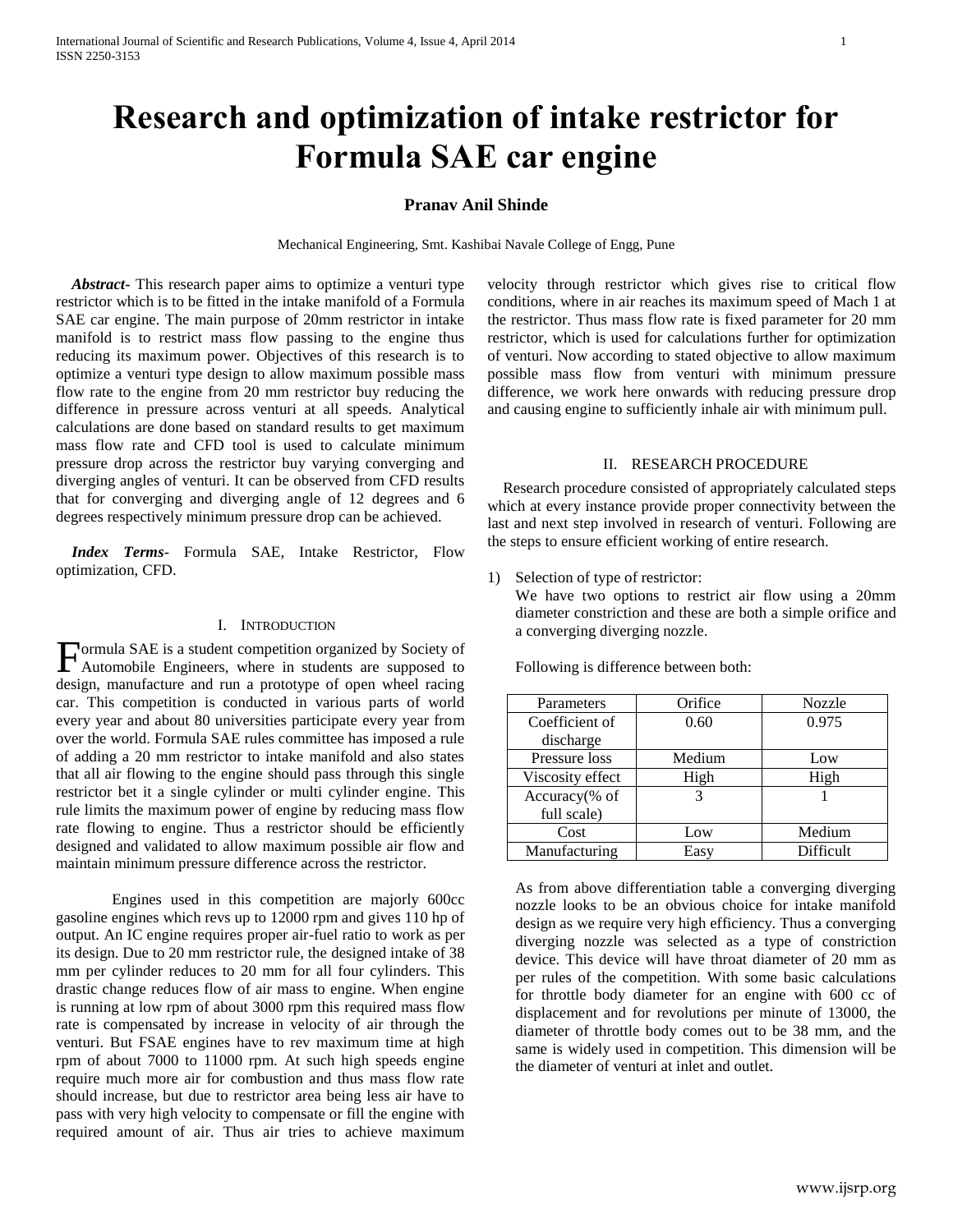

2) Identifying what are constants and variables in the design of venturi:

To know the parameters which are known and unknown is important for calculating actual flow conditions inside and outside the restrictor. These parameters provides rigid base for boundary conditions to be used in CFD analysis. As from above step we have two dimensions which are fixed, so we have two dimensions on which the venturi will perform and these are converging diverging angles and length of venturi. Thus we have defined two known and two unknown physical parameters for design of venturi. We also know that temperature at inlet is ambient and pressure at inlet is atmospheric. For boundary conditions at outlet of venturi we can have either pressure, velocity or mass flow rate. Calculating pressure and velocity at outlet of venturi involves complex procedures and thus gives rise to some errors. Mass flow rate at outlet can be easily calculated by using choked flow equation.



Fig: 2 Mass flow choking

Calculating maximum mass flow rate from above equation using available data values as stated below:

 $M = 1$  (choked flow)  $A = 0.001256$  m<sup>2</sup> (20 mm restriction)  $R = 0.286$  KJ/Kg-K  $γ = 1.4$  $Pt = 101325 Pa$  $T = 300 K$ 

# **Mass flow rate = 0.0703 kg/s**

This is second boundary condition which will be applied at the exit of venturi. Thus we are ready all our known and unknown parameters to proceed for calculations.

3) Understanding compressible fluid flow dynamics:

The most important parameter in compressible flows is Mach number Ma=V/C where V is flow velocity and C is speed of sound. If Mach number is less than 0.3, compressibility effects can be neglected as there is around 3 % change in density. Whereas if Mach number is from 0.3 to 1 flow is called subsonic and if Ma>1 flow is supersonic, in this regions compressibility increases and its effects are considerable.

Compressibility is around 47 % at supersonic flows.



Fig 3: Density change vs Mach number

Applying above basic knowledge to a diverging converging nozzle we can understand clearly that density of air is reduced drastically when passing through the restriction. It means that pressure on downstream side is reduced. As all the air to engine will be passed through this single venturi, pressure availaible at inlet to engine will be very less. Thus engine work is increased to high levels and it is forced to pull more air from venturi so that there is enough air available inside combustion chamber to burn fuel completely. This situation occurs usually at high rpm around 6000 and more. This is not good for engine as it cannot squeeze out maximum power that is available and the car moves slowly. Thus our aim is to reduce this pull from engine and recover maximum amount of pressure at outlet of venturi.



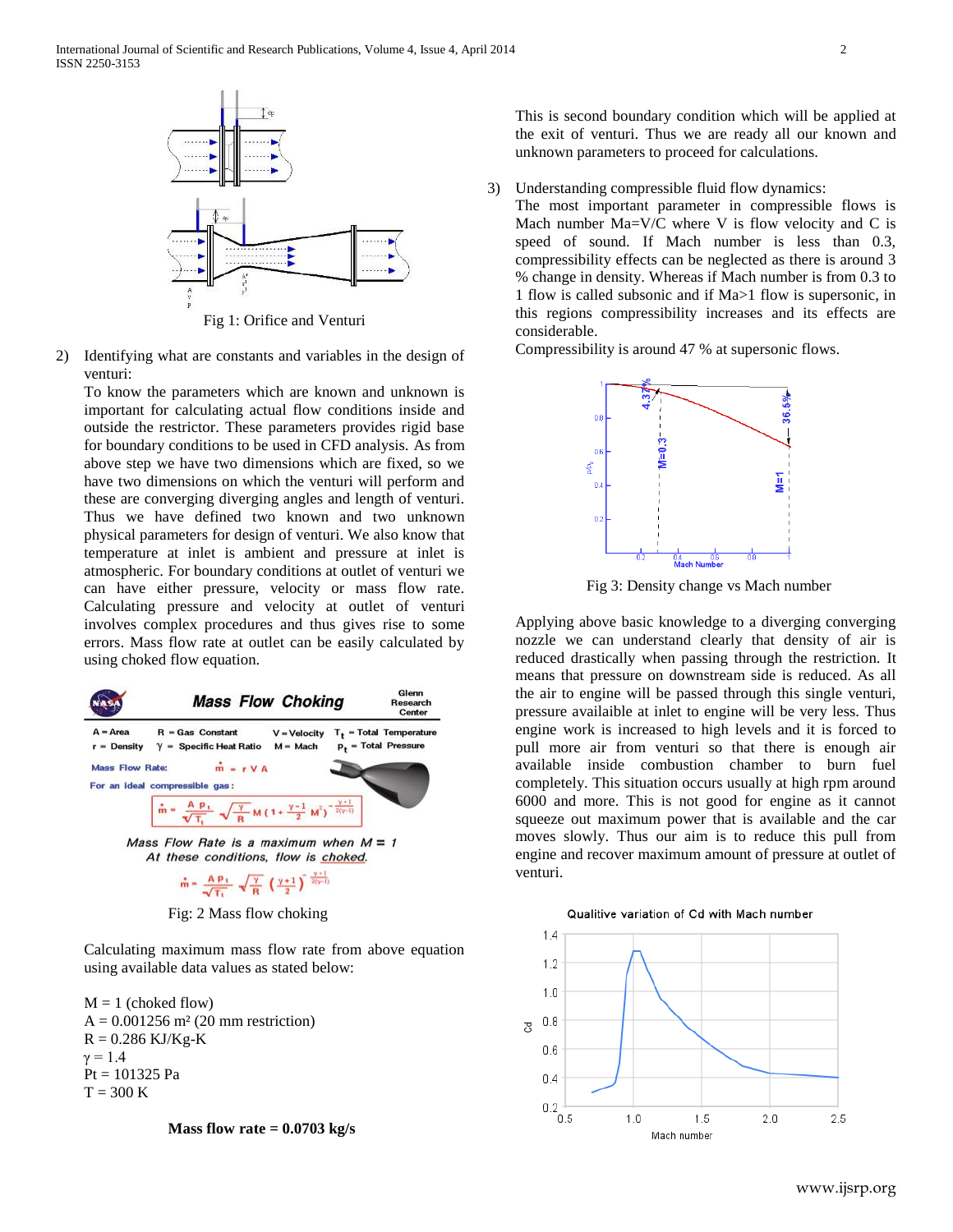#### Fig 4: Cd vs Mach number

## 4) CFD analysis:

A very appropriate software package like Ansys Fluent and Solidworks were simultaneously used to verify and check results for CFD simulation. These software's help in optimization of restrictor to attain maximum possible mass flow rate at minimum pull from engine. Primary software used is Solidworks Flow Simulation 2014. While performing CFD analysis different converging and diverging angles were taken into consideration and with numbers of iteration it was tried to achieve minimum pressure drop across constriction.

5) Manufacturing of venturi:

Manufacturing is also an important step to provide results as per simulation. Manufacturing defects can be improper angles of converging and diverging nozzle, rough surface and inaccurate dimensions. Manufacturing had two options weather to go for sheet metal or Rapid prototyping. Rapid prototyping was the most appropriate way to manufacture venturi, as it gives a very smooth finish to the final object, which in our case is essential. Even rapid prototyping gives accurate dimensions which ensures accuracy in restriction diameter and uniform angles of converging and diverging cones over its entire length. This manufacturing process is costly as compared to others, thus we searched for help and D B Designs sponsored us.

#### III. STUDIES AND FINDINGS

 Once we have found out all data that we have for solving our problem, we now move towards studying the problem and finding out dimensions of venturi which will provide us minimum pressure drop across the venturi. So to do the study we have started with assuming some dimensions of diverging and converging angles by basic knowledge of functioning of venturi. CAD modeling was done using Solidworks 2014 and then analyzed in Flow Simulation for following boundary conditions:

> Inlet: Total Pressure = 101325 Pa Outlet: Mass flow rate  $= 0.0703$  kg/s

Iterations carried out on converging and diverging angles are as indicated in below table:

| Iteration no | Converging angle | Diverging angle |  |
|--------------|------------------|-----------------|--|
|              |                  |                 |  |
|              |                  |                 |  |
|              |                  |                 |  |
|              |                  |                 |  |

 The above iterations were solved in Flow simulation by constructing a volume mesh of fine quality. The results from CFD are tabulated below for all above iterations.

| Iteration no | Converging | Diverging | Pressure   |
|--------------|------------|-----------|------------|
|              | angle      | angle     | difference |
|              | (degree)   | (degree)  |            |
|              | 12         |           | 8560.24    |
|              |            |           | 9161.78    |
|              | 16         |           | 9256.88    |
|              | 8          |           | 10009.65   |





Fig 6: Pressure plot for iteration 2



Fig 7: Pressure plot for iteration 3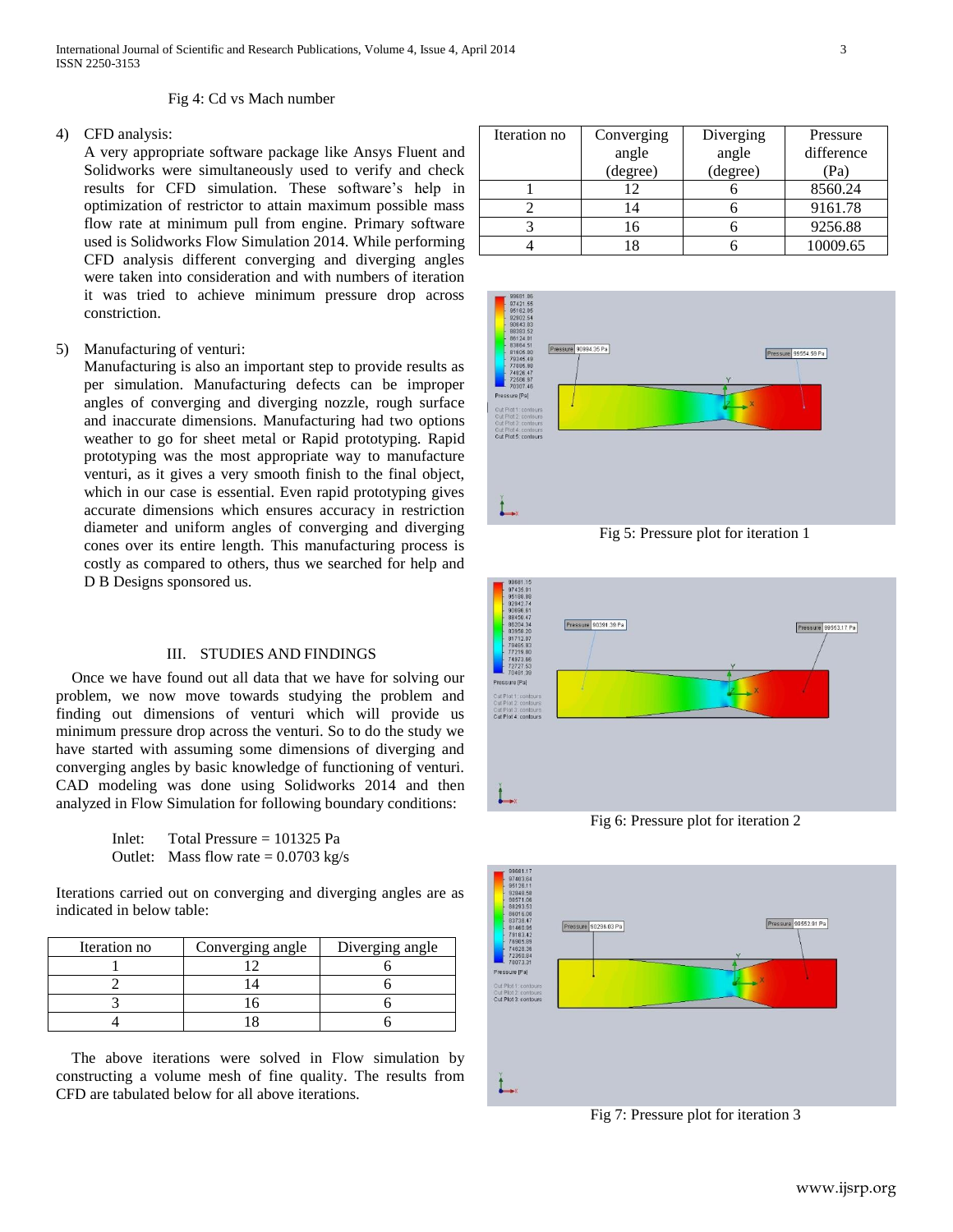International Journal of Scientific and Research Publications, Volume 4, Issue 4, April 2014 4 ISSN 2250-3153



Fig 8: Pressure plot for iteration 4



Fig 11: Velocity plot for final design

After understanding all the above master iterations, many iterations were performed to see for other valves of converging cone. Diverging cone angle was set to 6 degree as it was found that any increase or decrease in angle caused streamline disturbance and drop in pressure at downstream side. It was finally observed from various simulations that pressure recovery was maximum when converging angle is 12 degree and diverging is 6 degree.

Following are the images which show other operational parameters for final design of venturi.



Fig 9: Density plot for final design



Fig 10: Mach number plot for final design

#### IV. CONCLUSION

A venturi, generally is used in diverse purpose for various applications in fluid dynamics involving either liquid or gas. In this project it is brilliantly used in reducing power of engine. As in this competition all the teams are busy trying to squeeze almost all single horse power available even with the restrictor attached, this gives rise to increasing research in optimization and finding out alternative technology for increasing mass flow rate to engine. One such technology used is supercharging of air downstream the venturi to increase the pressure on engine side. A venturi in itself can allow a maximum of 0.0703 kg/s of air flow to engine, considering no losses in friction and turbulence.

From all the research done till now it is clear that at converging angle of 12 degree and diverging angle of 6 degree we get maximum recovery of pressure. Computational fluid dynamics played important role in all analysis.

#### ACKNOWLEDGMENT

I would like to express my sincere thanks to all my friends who helped me to bring up this paper from nowhere to its publication. My sincere thanks to Prof. Bansode of Mechanical department who helped me out in performing computational fluid dynamics accurately, after lots of practice and hours put into it.

I would like to extend my gratitude towards Prof Joglekar of Mechanical Department who taught me basics of fluid dynamics and made me understand accurately what I was doing in every single stage of this project.

Finally I would like to thank D B Designs Pvt Ltd for sponsoring Rapid Prototyping Service which manufactured our venturi.

#### **REFERENCES**

- [1] John F.Wendt , Computational Fluid Dynamics. New York: Springer-Verlag, 1985, pp. 15–50.
- [2] P.N.Modi S.M.Seth, *Hydraulics and Fluid Mechanics*, New Delhi:Rajsons Publication Pvt. Ltd. ISBN 978-81-89401-26-9, pp 841-853.
- [3] H.K.Versteeg and W.Malalasekera, *An Introduction to computational fluid dynamics*. England: Longman Scientific & Technical, 1995, ch. 9.
- [4] [www.grc.nasa.gov/WWW/k-12/airplane/mflchk.html](http://www.grc.nasa.gov/WWW/k-12/airplane/mflchk.html)
- [5] <http://www.aeromech.usyd.edu.au/aero/gasdyn/node1>